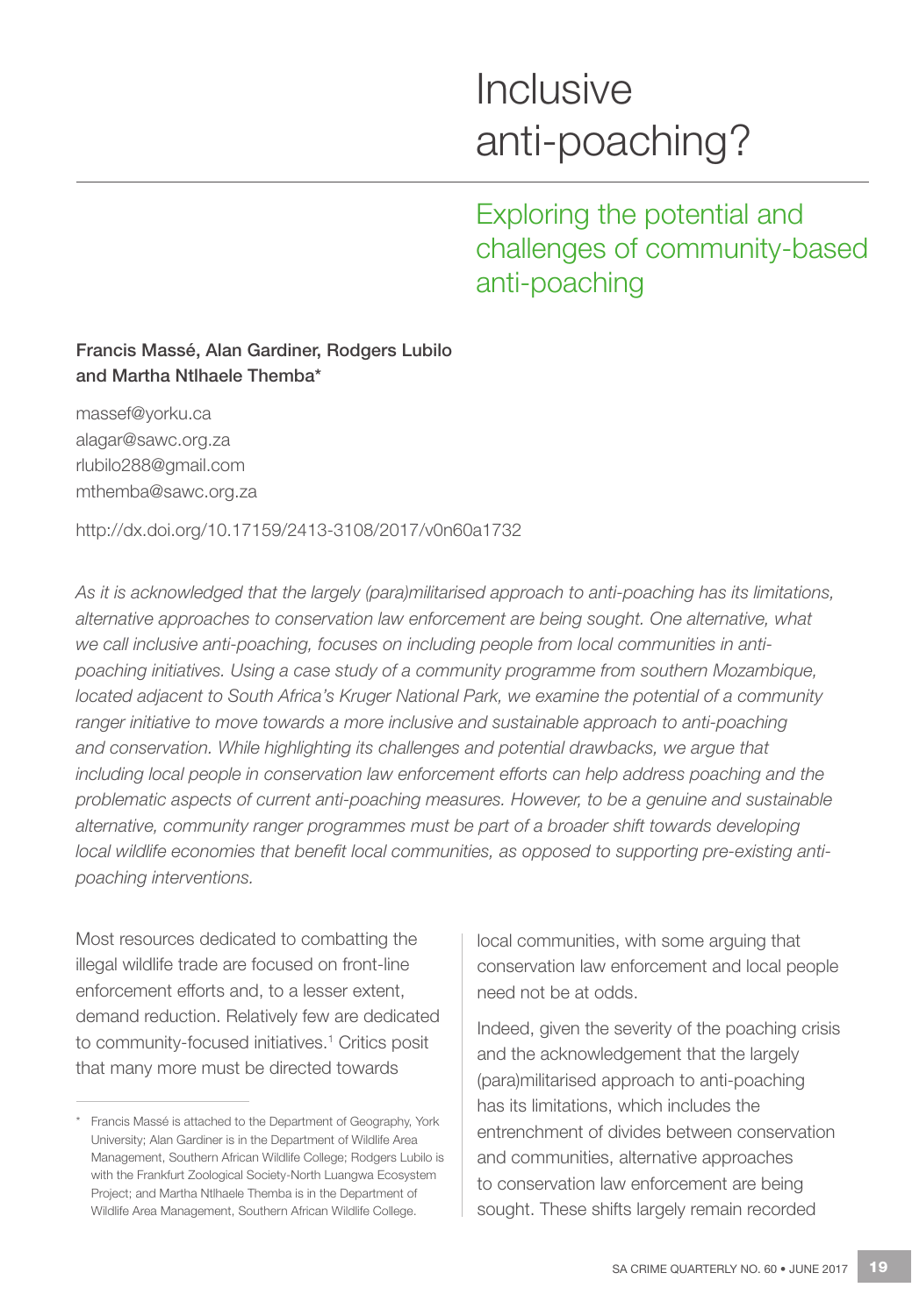in institutional or grey literature, and receive little empirical academic focus. The alternative approaches seek to include the participation of people within and adjacent to protected areas in combatting the illicit wildlife trade.

One example of incorporating local people into anti-poaching and conservation law enforcement, what we call 'inclusive antipoaching', is the Mangalane Community Scout Programme (MCSP) in southern Mozambique, adjacent to South Africa's Kruger National Park, where rhino poaching is at its highest. Part of a broader vision of developing a locally owned wildlife economy, the programme employs people from villages in the Mangalane area as community scouts.

Using the MCSP as a case study, this article explores the potential of a community scout initiative to move towards a more inclusive and sustainable approach to conservation and anti-poaching, and hopes to bring related discussions into academic circles. We argue that inclusive anti-poaching can help address poaching and certain problematic aspects of current anti-poaching measures, and provide broader benefits to communities. However, to meet its full potential, local people need to benefit from the wildlife they are protecting, and from the scouts themselves. Hence, community scouts must be accountable to their communities, not to existing, top-down anti-poaching interventions. We posit this as an organising framework for re-thinking the role of community-based anti-poaching.

### Background to inclusive anti-poaching

While much has been written on communitybased conservation, the issue of community participation in anti-poaching is garnering more attention. Proponents of inclusive anti-poaching cite the problematic aspects of top-down, often (para)militarised anti-poaching as a reason for seeking alternative models of enforcement.<sup>2</sup>

There are increasing concerns that green militarisation, defined as 'the use of military and paramilitary (military-like) actors, techniques, technologies, and partnerships in the pursuit of conservation', leads to human rights violations, the (often violent) perpetuation of exclusionary practices of conservation, and the further marginalisation of already vulnerable people.3 Green militarisation thus risks further entrenching park–community divides, threatening both the social and ecological aims and the foundations of conservation. Hence, a common theme of these critiques is that top-down, para-militarised antipoaching is unlikely to succeed in the long term.4

These critiques extend to the Kruger National Park and the Great Limpopo Transfrontier Conservation Area (GLTFCA) more broadly. There is increasing recognition that current anti-poaching efforts risk widening the gap and increasing hostilities between Kruger, neighbouring reserves and adjacent communities.5 For these reasons, attention is being given to alternative models of conservation law enforcement and anti-poaching in the area.<sup>6</sup> Building on insights from community-based conservation and community policing more broadly, proponents of inclusive anti-poaching argue that anti-poaching is likely to be more effective and sustainable in the long term if it includes the support and participation of people within and adjacent to protected areas.

While recent empirical examples highlight the successes of inclusive anti-poaching throughout sub-Saharan Africa, they also demonstrate the myriad challenges and implications of involving communities.7 Such challenges include violent reprisals against community rangers, threats to the social cohesion of communities, a lack of support for rangers, and a failure to compete with the monetary value of certain wildlife products, among others.<sup>8</sup> Reflecting on the MCSP, we draw attention to another challenge, namely that community-based anti-poaching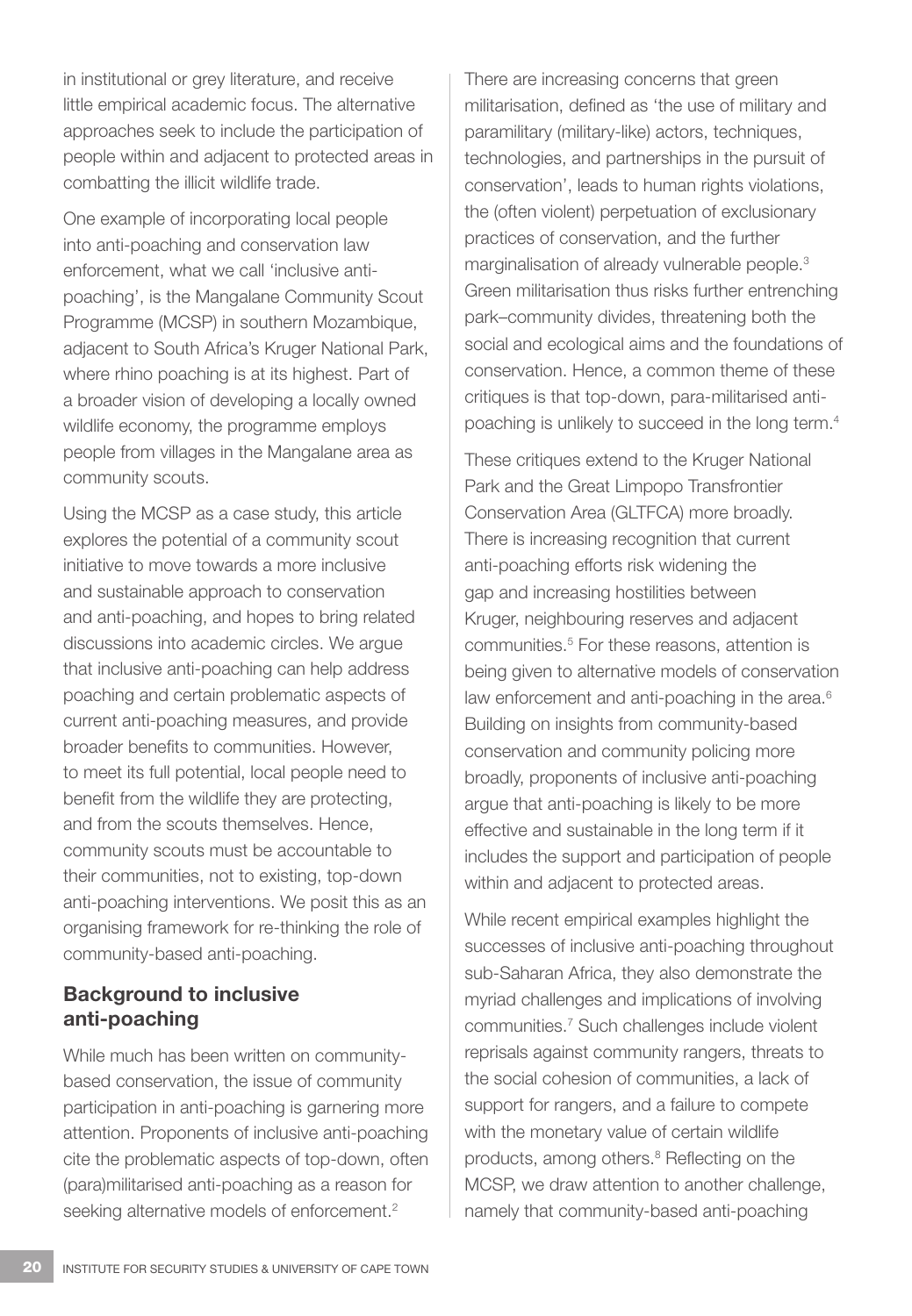must primarily support the rights and priorities of local people, rather than supporting preexisting anti-poaching interventions. This proves difficult in contexts where poaching is a pressing and immediate priority.

## The Mangalane Community Scouts Programme

Research for this article was conducted by the primary author and involved extensive participation observation over six months at Sabie Game Park (SGP) and the Mangalane area, interviews with anti-poaching unit (APU) and SGP personnel, local leaders and law enforcement, and focus groups with community scouts. These data are combined with the insights of the other authors who designed, implemented and managed the programme.

The Mangalane area is located in the Sabié district of Mozambique in the province of Maputo, running along the border with South Africa and the Kruger National Park. The area consists of five communities – Mucacasa, Mavungwana, Baptine, Ndindiza and Costine – with a combined population of approximately 900 people living in 300 households. Households are largely subsistence oriented with a focus on livestock, particularly cattle, and subsistence agriculture. Employment opportunities and wage labour in the area are scarce and basic infrastructure and social services are sorely lacking. Historically, labour migration to South Africa has been a key source of income, with remittances sent to families. Labour migration continues today, but its prominence has decreased with many young men having turned to the rhino poaching economy.

The villages are adjacent to SGP, a 28 000 ha private hunting reserve that is part of a larger conservancy of private reserves in Mozambique – the Greater Lebombo Conservancy, which is itself part of the GLTFCA. Like many protected

areas in the region, the creation of the SGP in 2000 entailed various forms of displacement, including the compensated removal of these communities to what is now east of the reserve's boundary.

The SGP has gained attention as it occupies a strategic position directly adjacent to Kruger's most concentrated area of rhinos. It also has rhinos of its own, possibly the only population in Mozambique. Moreover, the Mangalane area is a hub of rhino poachers. While some local people are poachers, most poaching groups come from outside of the Mangalane area and use the communities as a primary transit point in and out of the SGP and Kruger. Many people from Mangalane thus work in support roles by providing information to poachers and/or working in the rhino-horn supply chain. The intensification of rhino poaching has brought about devastating social and economic consequences, including the arrests and deaths of hundreds of young men, leaving behind widows and fatherless households.<sup>9</sup> The get-rich-quick mindset that accompanies poaching and the presence of external poaching gangs have also generated a rise in criminality, accompanied by social tensions and breakdowns within the villages.

To combat rhino poaching with limited resources, the SGP's anti-poaching activities are led by an anti-poaching non-governmental organisation (NGO) that largely employs green militarisation tactics. Given the critiques of green militarisation and acknowledging that efforts must be made to incorporate local communities into conservation and combatting the wildlife trade, the SGP formed a partnership with the Southern African Wildlife College (SAWC) and WWF-South Africa to organise the communities of Mangalane and build a locally owned wildlife economy. Part of this initiative included developing an alternative anti-poaching model. Initiated in 2015, the MCSP employs 21 local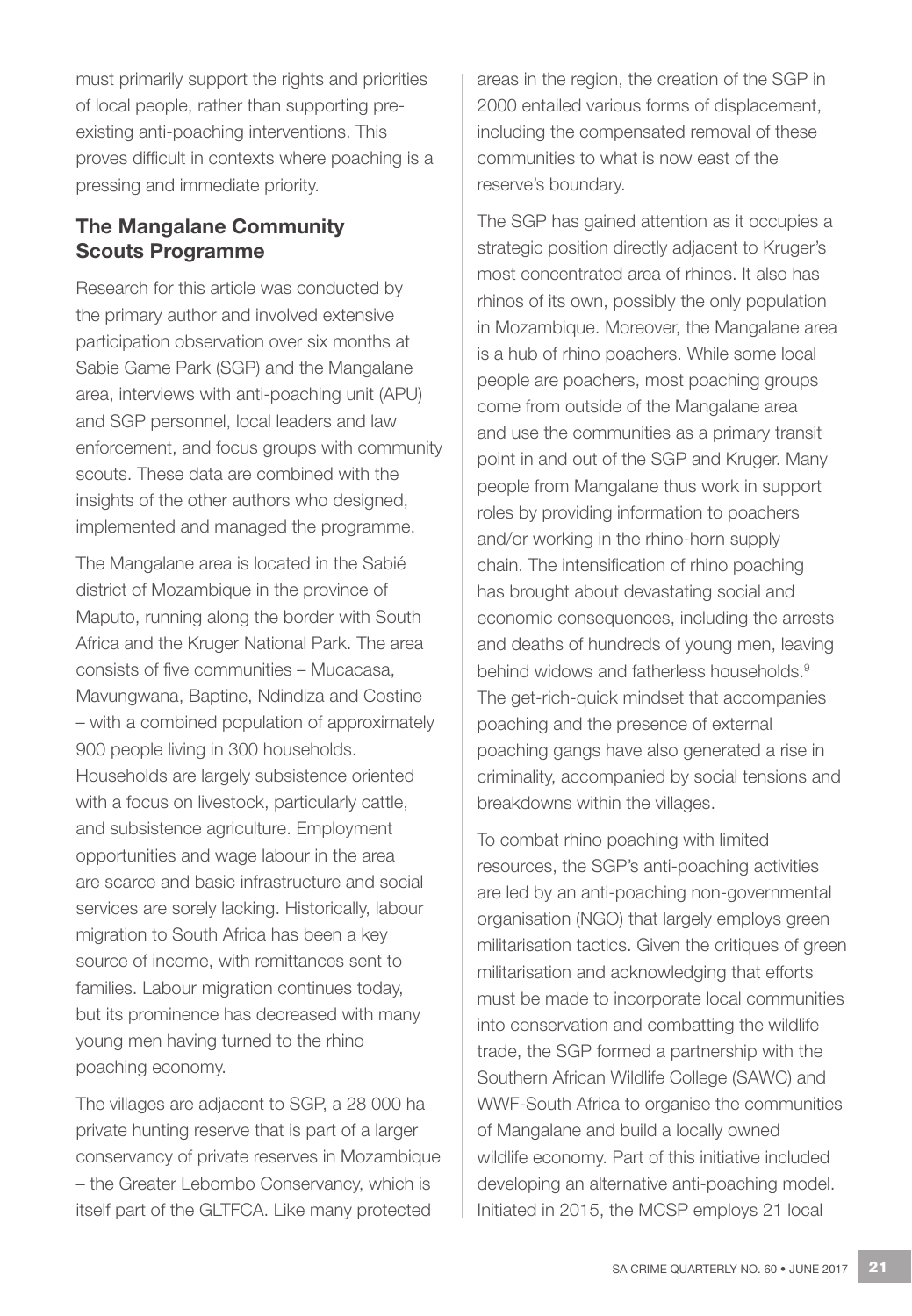residents as community scouts, with each community having its respective group of four to five scouts. With one exception, all scouts are male. Scouts range from 21 to 39 years of age with an average age of 28, and all but four scouts have children.

A primary motivation for becoming a scout is the salary, which is just above minimum wage. Beyond the salary, there are other sources of motivation for people to become scouts, and for communities to support them. Firstly, there are monetary benefits to be derived from wildlife and conservation.<sup>10</sup> In addition. community support for the scouts is strongly related to their broader policing roles. Indeed, the scouts are meant to have many policing duties, with protecting the SGP just one of them. For example, scouts undertake conflict resolution within their respective communities, acting as a link between communities and local law enforcement. Scouts are also credited with eliminating cattle theft in the Mangalane area and play an active role in managing problem animals and human–wildlife conflicts. While we cannot detail all non-anti-poaching benefits here, what is important is that such benefits are the primary source of community support for the scouts, and are part of an overall approach to seeing rhino protection as a by-product of conservation-related benefits.<sup>11</sup> Drawing from the MCSP, the remainder of this article focuses on the anti-poaching role of the community scouts, highlighting some of the benefits and challenges.

# Community scouts and anti-poaching

There are two primary ways in which scouts contribute to anti-poaching efforts and thus protect the SGP, Kruger National Park and their rhino populations. First, they monitor and patrol portions of the outer side of the reserve's approximately 40 km fence every day, reporting signs of entries or exits by

poachers. Scouts also perform other patrol duties as requested by APU management. Second, scouts provide intelligence to the APU regarding potential poaching incursions or past poaching activity, as gathered within their respective communities.

Until recently, most rhino poachers came from or transitioned through the Mozambican borderlands. The modus operandi of poachers has shifted so that the majority now enter Kruger from its western boundary.12 The SGP has seen a reduction in rhino killings from approximately 25 per year in the previous few years to just three in 2016. It is not possible to attribute this shift to the MCSP; rather, it should be seen as part of the broader efforts undertaken in the Mozambican borderlands to address rhino poaching. Indeed, whether the MCSP has contributed to a net decrease in poaching is difficult to quantify. We thus examine the MCSP from a qualitative perspective, focusing on the benefits and challenges of the programme so far. The lessons learned provide a foundation for ways forward in the Mangalane area and beyond.

There is widespread agreement from reserve and anti-poaching management that the community scouts have assisted in curbing poaching incidents. Observation, interviews and many conversations with APU management highlight the important role scouts play in providing intelligence to the APU, which has led to arrests, seizures and the frustration of poaching attempts.<sup>13</sup> Community scouts provide eyes and ears for law enforcement outside of reserve boundaries and in communities. As poaching groups are largely from outside the Mangalane area, the scouts provide information on the movement and arrival of vehicles and people from elsewhere who may be connected to poaching syndicates. The MCSP also increases the visual policing component of anti-poaching efforts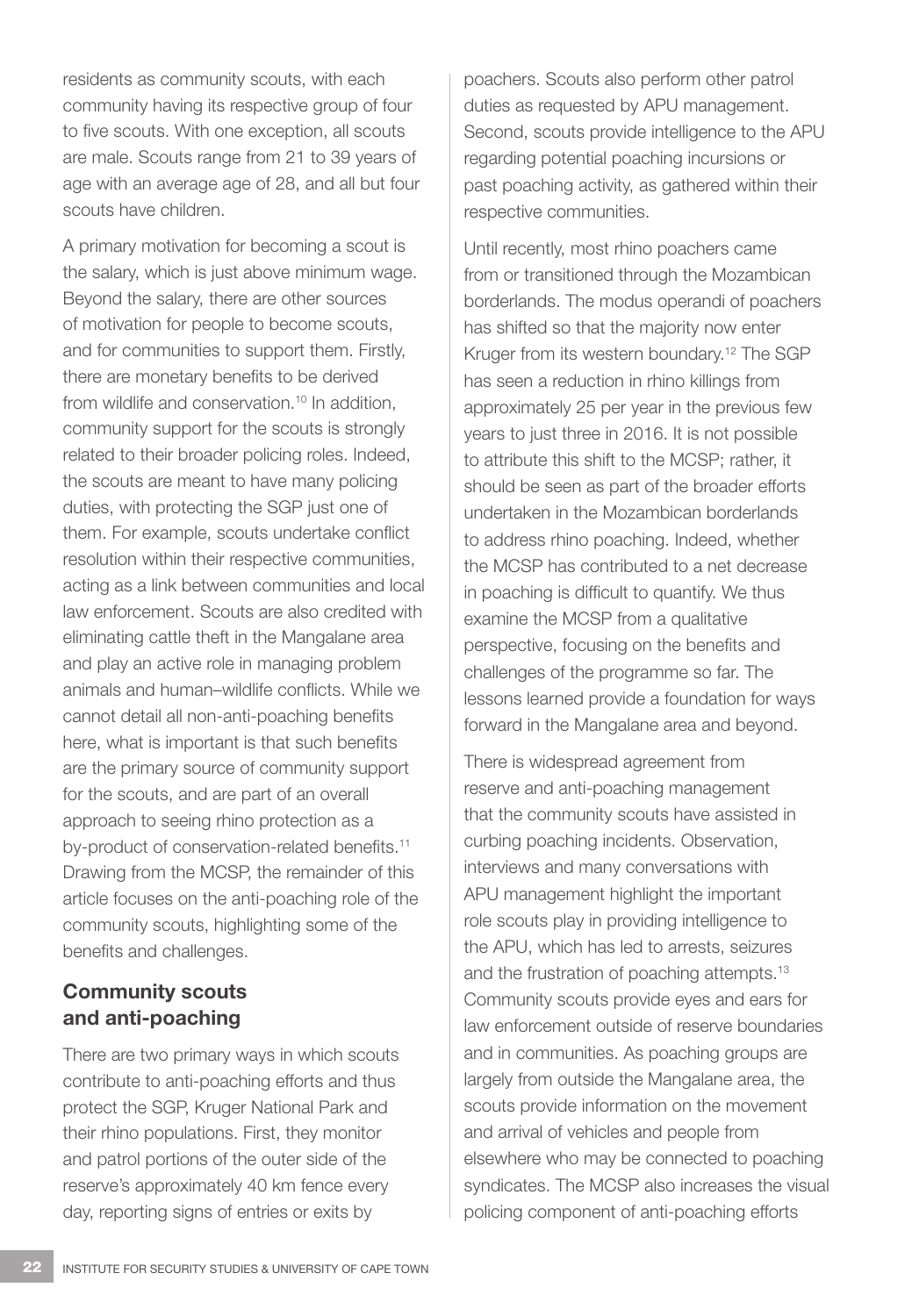as they routinely patrol outside the reserve's boundaries. As a result, community scouts discourage poaching attempts, as it is known that poaching tracks and incursions are more likely to be found and reported. Scouts thus contribute in various ways to preventative or pro-active anti-poaching.

Bringing local people into anti-poaching efforts serves to increase the credibility and legitimacy of the SGP's anti-poaching and conservation efforts in adjacent communities. There are still tensions between communities and the SGP, in particular the APU. But community members, scouts and reserve management see an inclusive approach to anti-poaching as a step towards addressing the antagonistic park vs. people relationship. It also demonstrates a willingness on the part of the reserve to work with communities. Importantly, employing people as community scouts offers an alternative source of income, especially for young men, who are otherwise likely to be involved in the wildlife trade. The salary itself cannot compete with the money from rhino poaching, but it does offer an income in an area where the economy is largely subsistence oriented, and based on migrant labour to South Africa or rhino poaching. Discouraging people from entering the wildlife trade may gain traction if scouts know they can climb the occupational ladder and become rangers or guides, and if community-based anti-poaching is integrated with the broader development of a local wildlife economy, as originally intended. This latter part, however, is proving difficult, ushering in a suite of challenges to the intentions and sustainability of the scout programme.

### Co-opting scouts: whose wildlife is protected, and who benefits?

The MCSP was not designed primarily as an anti-poaching intervention, but was intended to be an integral part of the broader development of a community governance system that

ensures local ownership and decision-making over wildlife through delegated rights and management responsibilities, including those related to anti-poaching. One of the main challenges facing the community scouts is that their role has largely shifted away from this broad mandate towards a narrower role of rhino protection, acting as a support for or appendage to the reserve's existing anti-poaching unit and not as a vehicle for community decision-making and management of wildlife.

There is immense political pressure on both the Mozambique government and the private reserves, including the SGP, to combat rhino poaching. This pressure stems from altruistic motives of wanting to save rhinos, but also from the reality that if the SGP and the neighbouring concessions do not succeed in curbing poaching incursions into their respective concessions and Kruger, they risk losing access to the land and wildlife their businesses depend on.14 Thus, the SGP and its APU are primarily focused on rhino protection, and the community scouts are perceived as a logical way to support this. This greatly influences how the community scouts work on a day-to-day basis, as they fall under the guidance of the SGP's anti-poaching unit, directed by a paramilitarystyle anti-poaching NGO, and work primarily with the reserve's rangers and Mozambican law enforcement authorities, not with their communities. The scouts have thus been coopted by and brought under the umbrella of the APU, and take their daily orders from the APU management – even if this was not the original intention. This is particularly problematic as the existing anti-poaching unit is top-down, led by external actors, and largely takes a paramilitary approach. Moreover, its priorities may not reflect those of local people, or benefit them. This is a significant issue that frames the challenge to the long-term sustainability of and community support for inclusive anti-poaching efforts. In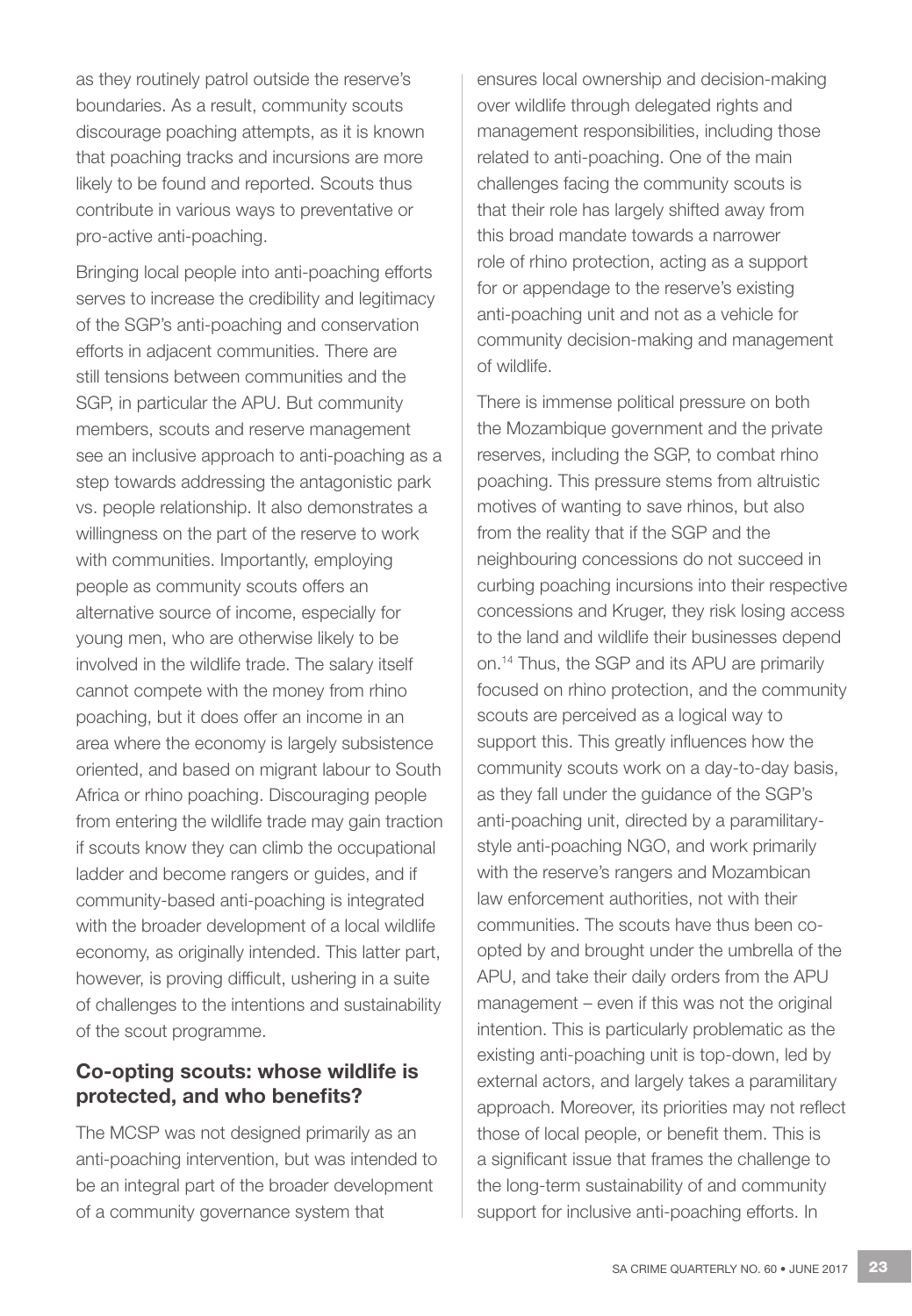a context where the protection of a particular species, such as the rhino, has become politically charged and the focus of attention and resources, this becomes a genuine challenge.

This broader challenge draws attention to the importance of conservation-related benefits as a source of sustainable community support for community-based anti-poaching. Redirecting the duties of scouts to focus primarily on protecting the wildlife of a private reserve and a neighbouring country's national park is problematic in that it also means moving them away from their other community-centred policing roles and the development of a local wildlife economy. Put simply, scouts are not protecting the wildlife of their communities, as they have yet to gain any ownership rights, nor is there an adequate framework in place for communities to benefit from conservation and protecting rhinos. This presents a challenge to the ongoing motivation of scouts, and community support for them.

Apart from the few jobs created by the reserve, the benefits received by communities from the wildlife economy under the current government framework is their share of 20% of the SGP's hunting licence fees. This money is distributed by the government of Mozambique between the five communities of Mangalane. In 2015 this amounted to just shy of US\$50 per household, well short of viable motivation to support the reserve and anti-poaching efforts. While the SGP has invested in communities in terms of water access and the building of a school, community centre and a dozen houses, such benefits do not reflect a systematic or organised way for communities to benefit from wildlife through ownership or decision-making. Rather, they are reflective of the actions of an individual reserve and its owners. Moreover, these community investments existed before the MCSP, so beyond the 20% mentioned above, there has been little added wildlife-related

benefit to communities since the inception of the programme.

Most important here is the lack of direct benefit from wildlife and from supporting anti-poaching initiatives. The lack of ownership over wildlife means that poaching is not seen as stealing from communities, but rather as the most lucrative way to use wildlife, with the scouts only getting in the way of this. In describing his anti-poaching duties, one scout explained how fellow community members accuse scouts of disrupting their livelihoods by making it more difficult to hunt (rhino), and that they are responsible for community members, being arrested and put in jail.15 As such, community support for the scouts' anti-poaching efforts is tenuous at best, leading to a host of problems.

With the benefits of conservation and community participation in anti-poaching largely accruing to a private reserve, incentives to become involved in anti-poaching simply do not compete with the incentives offered by the wildlife trade. Scouts, like rangers and police, are routinely offered money to cooperate with poachers, or turn a blind eye. Corruption among community scouts and law enforcement is a major challenge. Numerous scouts, rangers and police have collaborated with poachers through information sharing or in more direct ways, leading to their arrest. In a context where the monetary gains from the wildlife trade are high, wages earned by community scouts, rangers and police simply cannot compete.

In addition, focus groups with scouts revealed how their patrol duties take them away from farming, which is needed to feed their families in the absence of higher wages. Indeed, scouts, rangers and environmental police all claimed to be denigrated by community members involved in poaching, and being insulted for being 'poor', having 'no future' and being 'unable to properly support their families', because they do not involve themselves in poaching.16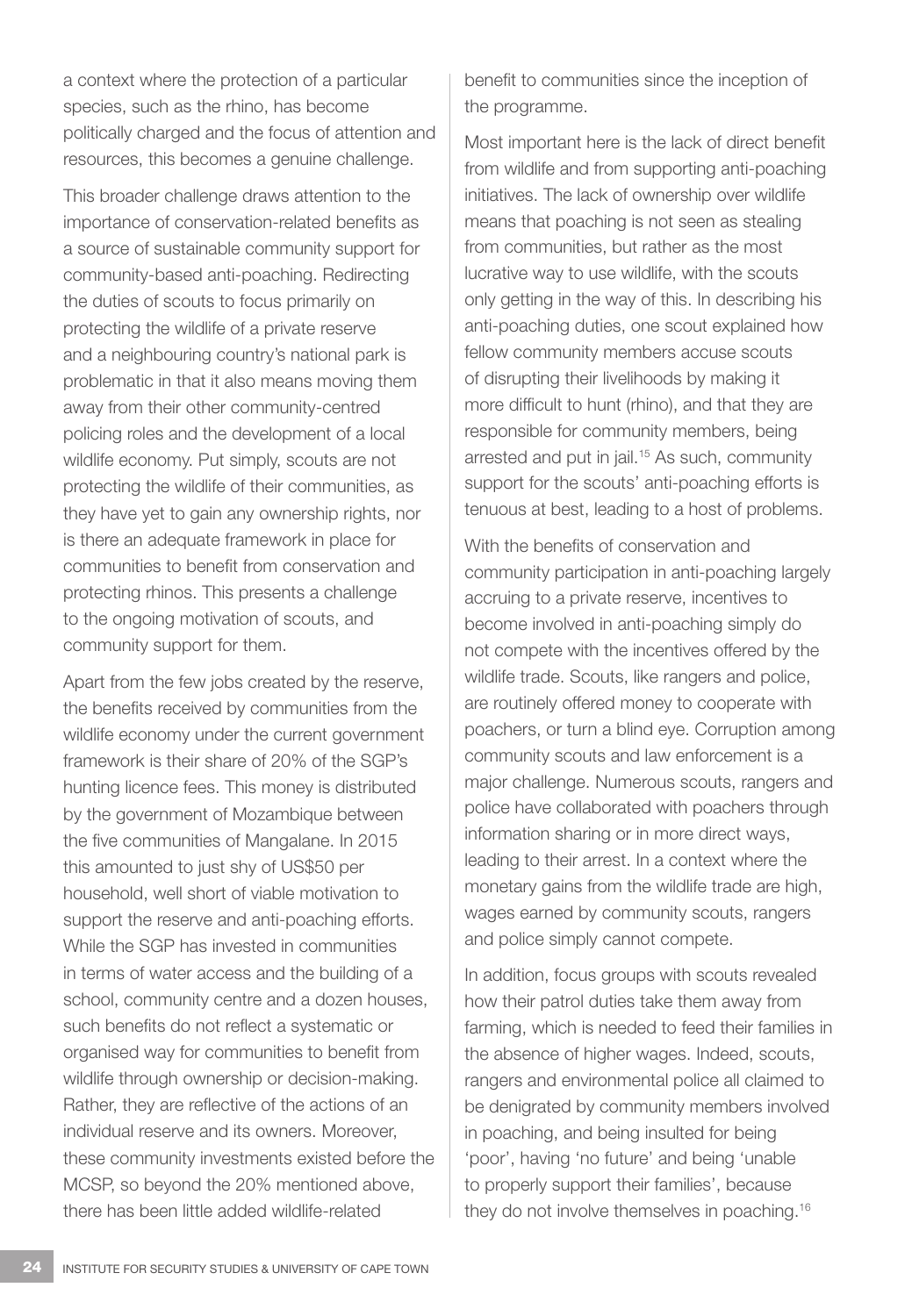Such perceptions (and the reality) of scouts and rangers make it difficult to convince young men to view them as role models, compared to those in the poaching economy who reflect the lifestyle and wealth to which they aspire.<sup>17</sup> This highlights the importance of ensuring that scouts (and community members) derive adequate benefits from protecting wildlife. Such benefits and incentives must look beyond salaries to those directly related to wildlife, such as ownership of wildlife or related benefits derived from protecting a private reserve and neighbouring national park.

Pressure to work with poachers also takes on violent forms. Like anti-poaching rangers across sub-Saharan Africa, community scouts are at risk from poachers and the syndicates they are a part of. All Mangalane scouts reported routine threats of violence, and even death. In May 2016, for example, several scouts were attacked in their homes by men linked to poaching groups. One scout showed a scar on his face and explained that he received it when a known poacher in the community accused him of being a traitor and physically confronted him.<sup>18</sup> This highlights concerns about the applicability of inclusive anti-poaching models in certain contexts. The concerns about violence and engagement with armed poachers, who are sometimes militarised themselves, raise the important question of how far communitybased anti-poaching can go, and where it may or may not be appropriate, especially when substantial and direct wildlife-related benefits fail to materialise.

Violence against scouts is also indicative of the lack of support they get from community members for their anti-poaching duties. Scouts unanimously spoke of the alienation they faced after being labelled 'traitors' or accused of 'working with the white men', since anti-poaching is seen to benefit white-run private reserves, or South Africa, and not local

communities.19 One APU manager recounted how, while on patrol with scouts outside the reserve, a scout was threatened. A resident of the area yelled, 'Watch out, your time is going to come for working with the white men.<sup>'20</sup> When asked to expand on the violence against scouts and their support among community members, another scout explained that communities support their broad policing duties that relate to cattle theft, conflict resolution and problem animal management.21 But he and his fellow scouts concurred that fellow community members see their anti-poaching work as impeding a potentially lucrative livelihood.<sup>22</sup> Not only is the lack of support for the scouts and their anti-poaching work problematic for addressing poaching, but it also has the potential to divide people within villages into groups aligned with poachers or those combatting them, and lead to intra-community tensions, if not outright violence against scouts.

It is widely agreed that the tensions within communities are driven by outsiders (working for syndicates) and those aligned with them. The reality is that those associated with poaching are seen as enriching the community, at least in monetary terms, while anti-poaching forces (scouts or otherwise) are seen as impeding that source of wealth and income. This is exacerbated by the fact that the scouts are primarily accountable to an external antipoaching unit. As others have reported, divisions in communities may be worsened when scouts are 'perceived as part of external law enforcement agents rather than members of the community'.<sup>23</sup> This again highlights the importance of having scouts primarily accountable to their communities, and not to external anti-poaching interventions. Following the original intentions of the MCSP, one way of achieving this accountability is to ensure that communities have ownership over wildlife, or at minimum derive substantial benefits from the wildlife and spaces that scouts are tasked with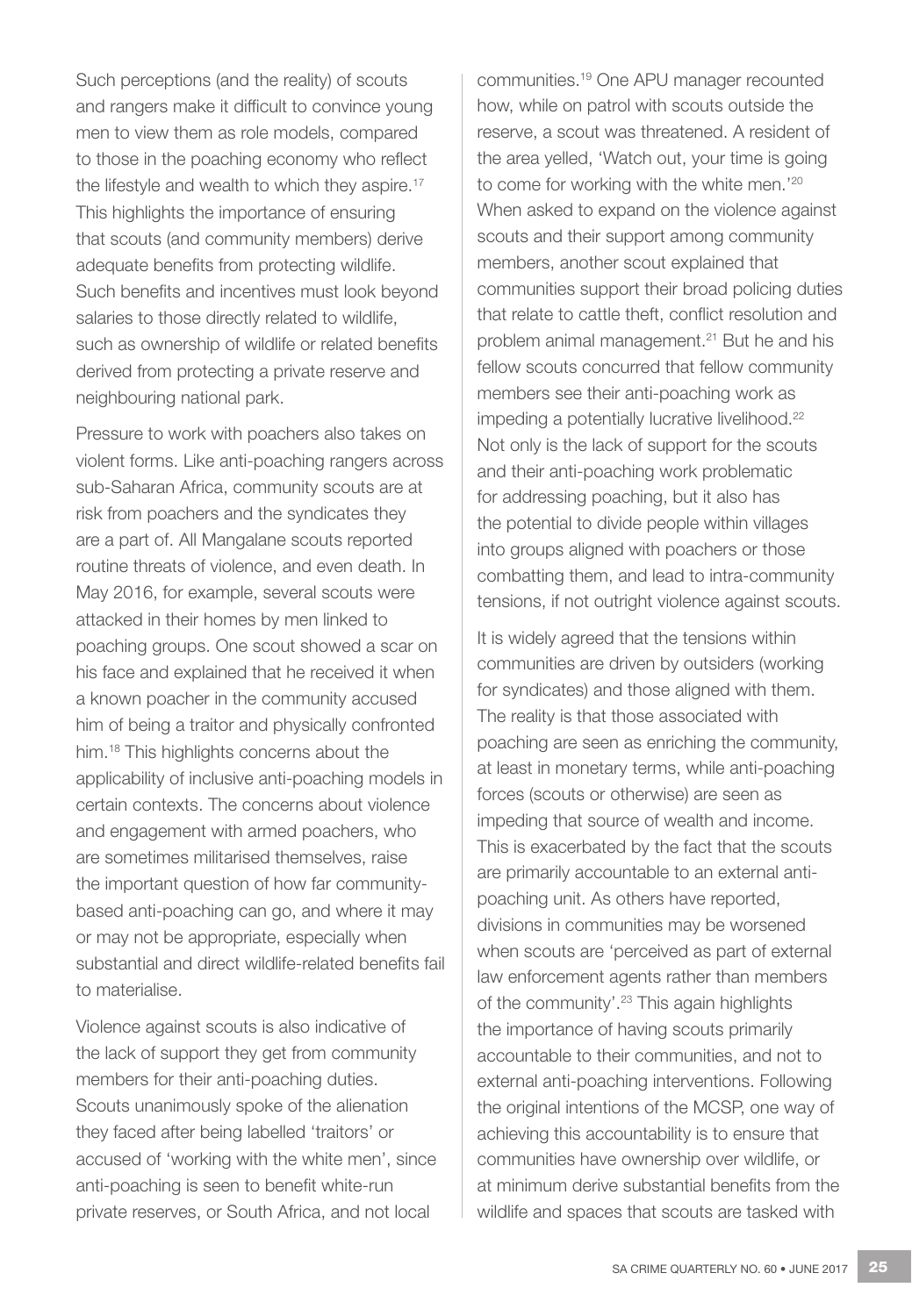protecting. It is also important to emphasise the responsibilities of scouts other than antipoaching, in particular those that are in line with community needs and contribute to broader community well-being.

Scouts, reserve management and local residents agree that community members support the scouts in their non-anti-poaching work. In this way, and much in line with the original intentions of the MCSP, rhino protection and broader support for conservation (and even anti-poaching) might emerge as a by-product of broader conservation or wildlife-economy practices, where communities directly benefit from species protection and conservation. This could help contribute to the motivation needed to support inclusive approaches to antipoaching, such as community scouts.

# Conclusion: moving forward with inclusive anti-poaching

Drawing on the MCSP, we have highlighted the potential of inclusive anti-poaching approaches, as well as the challenges they face. We put forward these challenges not to undermine efforts at inclusive anti-poaching, but to begin a discussion on the need for community participation in combatting the illicit wildlife trade, and related challenges and implications. One of the main challenges is ensuring that community-based anti-poaching directly benefits local communities, and is not coopted by existing anti-poaching interventions, especially those that are militarised. This is paramount if scouts are going to have the much-needed support of their fellow community members, which is key to the long-term viability of inclusive anti-poaching activities. We hope to stimulate discussion about how models of inclusive anti-poaching might overcome this challenge, remain bottomup and accountable to their communities, and increase local decision-making and ownership over the resources that they are helping to

protect. We see this as a key framework for thinking about community participation in antipoaching efforts, and how to move forward.

# Acknowledgements

The authors would like to thank Sabie Game Park, its APU, those who work there, the community scouts, and the other participants for their participation and support in conducting this research. Thank you to Jo Shaw, Brian Child and Devin Holterman, who provided feedback on earlier drafts, and to the editors and two anonymous reviewers for their insightful comments. Funding for this research was provided by York University and the Social Sciences and Humanities Research Council of Canada (SSHRC).



To comment on this article visit http://www.issafrica.org/sacq.php

#### **Notes**

- 1 R Duffy and J Humphreys, *Mapping donors: key areas for tackling illegal wildlife trade (Africa and Asia)*, Evidence on Demand, UK, 2014; F Booker and R Roe, *First line of defence? A review of evidence on the effectiveness of engaging communities to tackle illegal wildlife trade*, London: International Institute for Environment and Development (IIED), 2016; D Wilkie, M Painter and A Jacob, Measuring impact: rewards and risks associated with community engagement in anti-poaching and anti-trafficking, United States Agency for International Development (USAID), Biodiversity Research Paper, May 2016; D Biggs et al., Developing a theory of change for a community-based response to illegal wildlife trade, *Conservation Biology*, 31:1, 2017, 5–12.
- 2 See, for example, R Cooney et al., From poachers to protectors: engaging local communities in solutions to illegal wildlife trade, *Conservation Letters*, 2016, 1–8; D Roe et al., Beyond enforcement: engaging communities in tackling wildlife crime, IIED, Briefing, April 2015.
- 3 E Lunstrum, Green militarization: anti-poaching efforts and the spatial contours of Kruger National Park, *Annals of the Association of American Geographers*, 104:4, 2014, 816–832, 817; W Annecke and M Masubele, A review of the impact of militarisation: the case of rhino poaching in Kruger National Park, South Africa, *Conservation and Society*, 14:3, 2016, 195–204; B Büscher and M Ramutsindela, Green violence: rhino poaching and the war to save Southern Africa's peace parks, *African Affairs*, 115:458, 2015, 1–22; R Duffy, Waging a war to save biodiversity: the rise of militarized conservation, *International Affairs*, 90:4, 2014, 819–834; R Duffy et al., The militarization of anti-poaching: undermining long term goals?, *Environmental Conservation*, 42:4, 2015, 345–348; K Carlson, J Wright and H Dönges, *In*